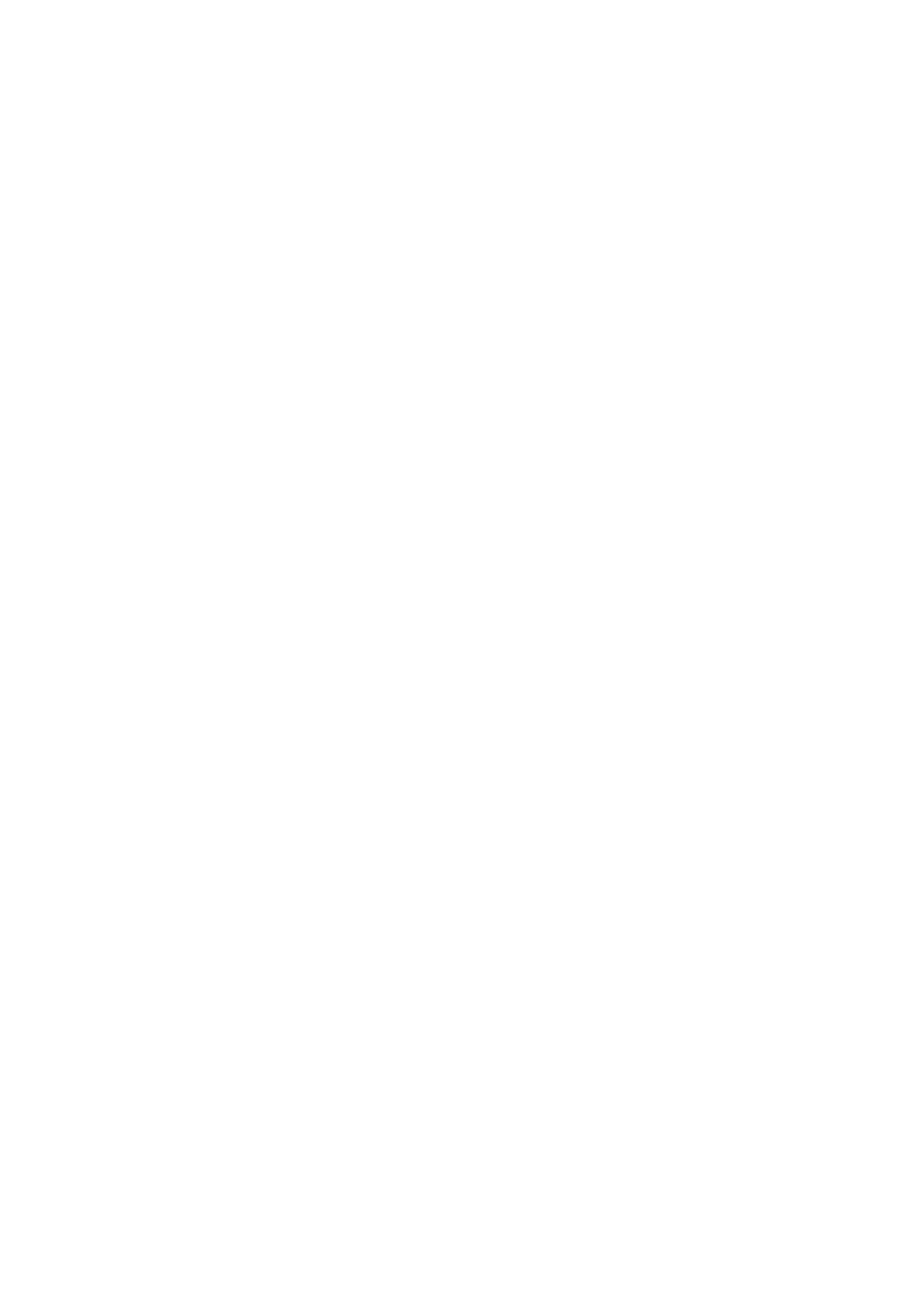# **Scotland Excel Internal Audit Annual Report 2016-2017**

**Renfrewshire Council Finance & Resources Internal Audit** 

**June 2017**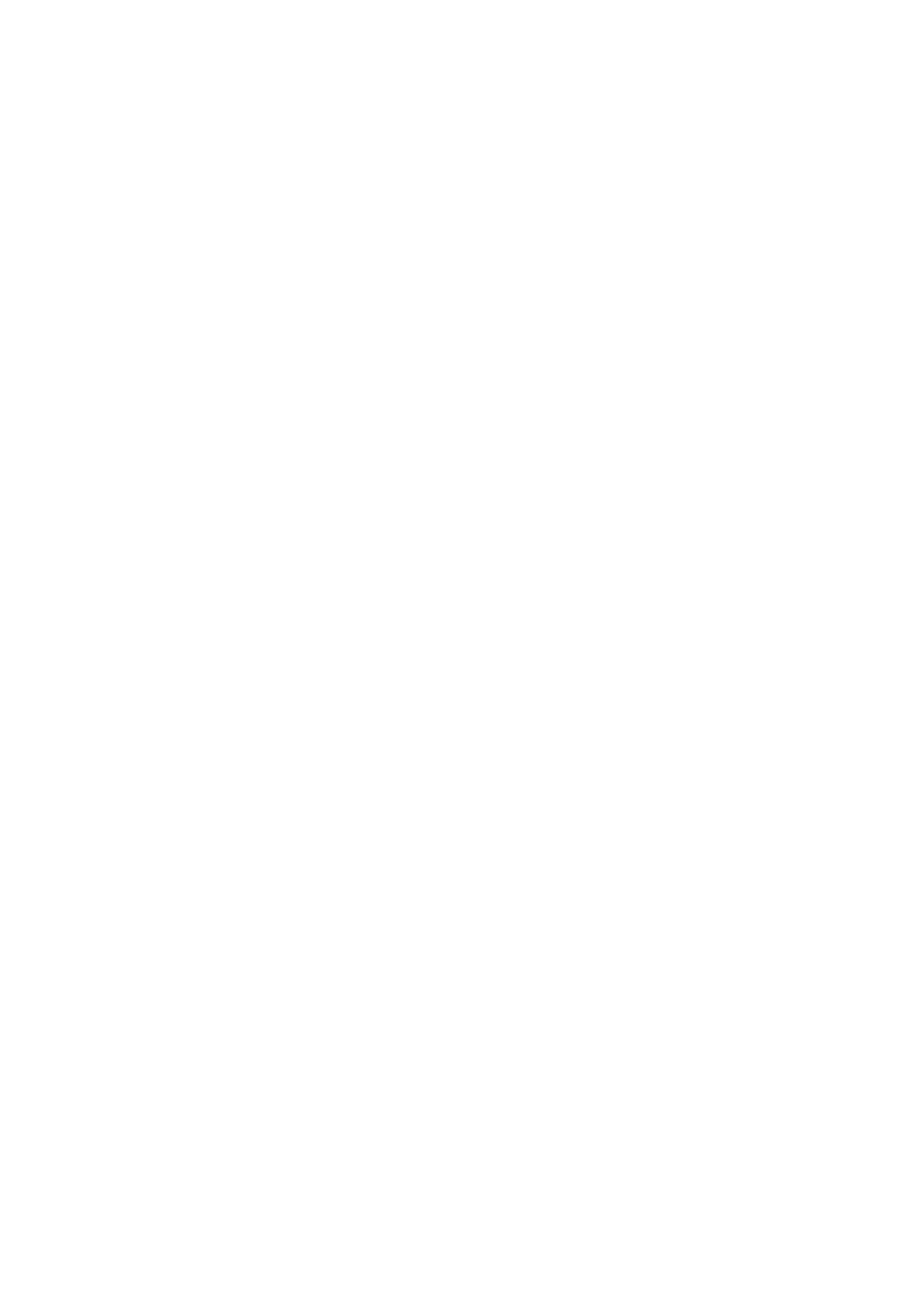# **Scotland Excel**

# **Internal Audit Annual Report 2016/2017**

# **Contents**

|    |                                                   | Page |
|----|---------------------------------------------------|------|
| 1. | Introduction                                      |      |
| 2. | Responsibilities of Management and Internal Audit |      |
| 3. | Internal Audit Activity during 2016/17            | 2    |
| 4. | <b>Review of Internal Audit Performance</b>       | 3    |
| 5. | Planned Audit Work for 2017/18                    | 4    |
| 6. | <b>Audit Assurance Statement</b>                  | 4    |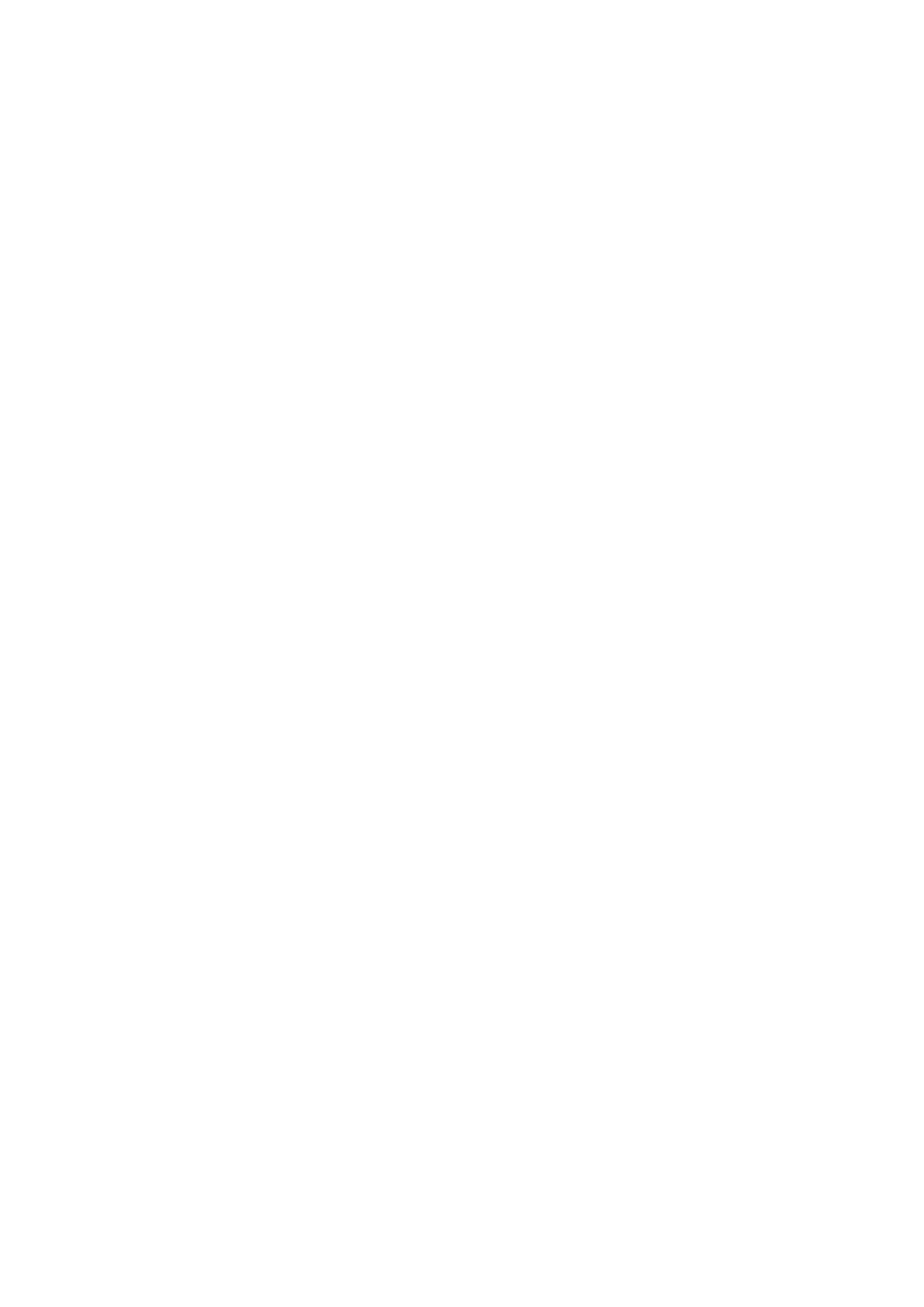# **Scotland Excel**

# **Internal Audit Annual Report**

# **1 April 2016 ± 31 March 2017**

### 1. **Introduction**

- 1.1 As host Authority, Renfrewshire Council provides an internal audit service to Scotland Excel. This includes:
	- The compilation of an annual audit plan following consideration and evaluation of those areas of greatest risk in the organisation's operation, and consultation with the Director;
	- Delivery of the planned audit assignments;
	- Follow up of previous audit recommendations;
	- Provision of any ongoing advice and support on audit and risk management related matters;
	- Provision of an Annual Report and Assurance Statement, and presentation to elected members of Scotland Excel.
- 1.2 The Service operates in accordance with the Public Sector Internal Audit Standards which defines Internal Audit's role as:

"......an independent, objective assurance and consulting activity designed to add value and improve an organisation's operations. It helps an organisation accomplish its objectives by bringing a systematic, disciplined approach to evaluate and improve the effectiveness of risk management, control and governance processes."

- 1.3 In line with the Standards, the purpose of this Annual Report is to report on:
	- The outcome of the planned Internal Audit reviews 2016/17 relating to Scotland Excel:
	- The outcome of Internal Audit reviews of supporting Renfrewshire Council corporate systems;
	- Internal audit performance:
	- Planned audit work for 2017/18:
	- The annual assurance statement which provides an opinion on the overall adequacy and effectiveness of the organisation's internal control environment.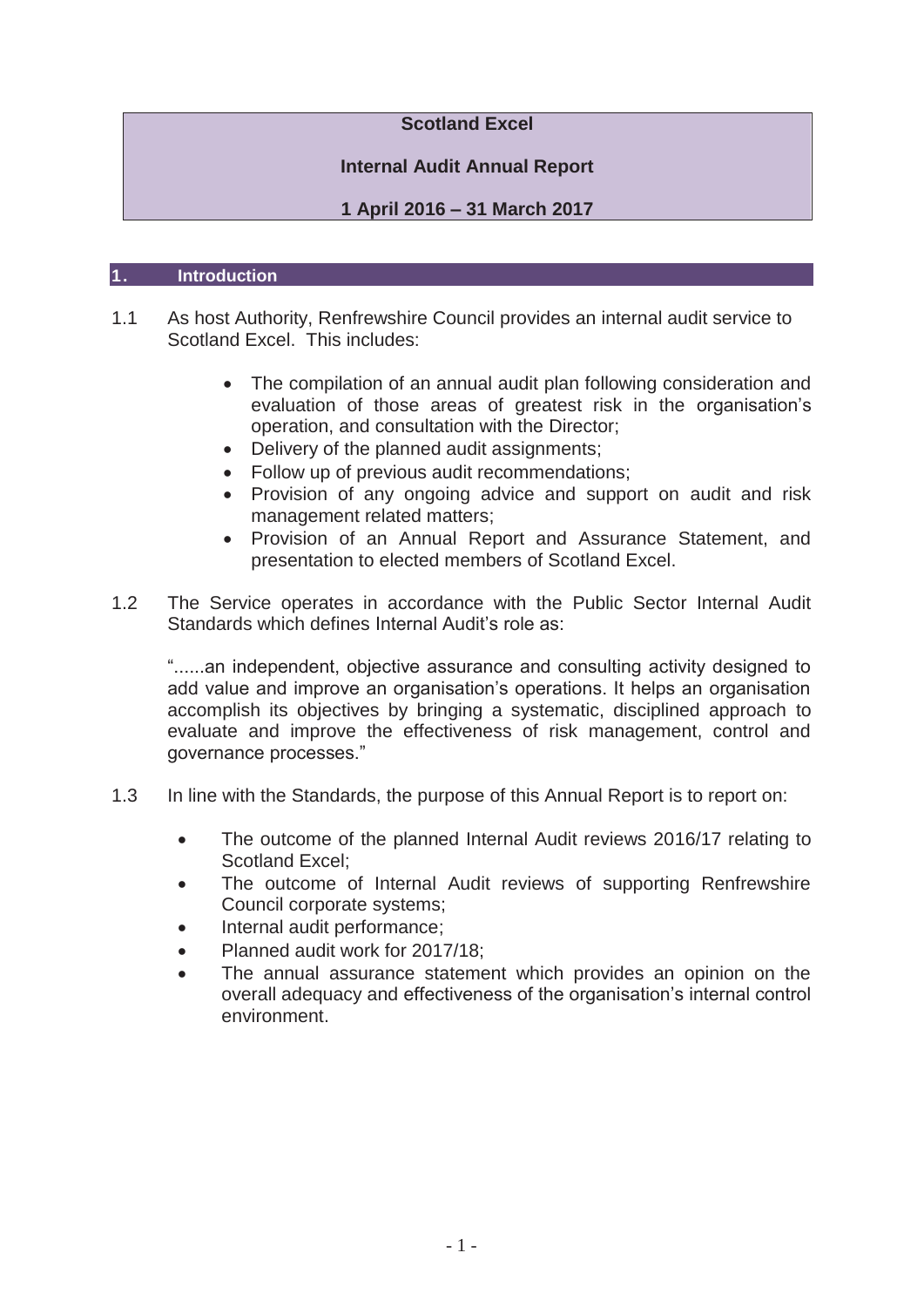#### 2. **Responsibilities of Management and Internal Audit**

- 2.1 It is the responsibility of management to ensure that for the areas under their control there is an adequate and effective system of internal control which facilitates the effective exercise of the organisation's functions and which includes arrangements for the management of risk.
- 2.2 Internal Audit is not a substitute for effective control exercised by management as part of their responsibilities. Internal Audit's role is to independently assess the adequacy of the risk management, internal controls and governance arrangements put in place by management and to undertake sufficient work to evaluate and conclude on the adequacy of those controls for the period under review.

### 3. **Internal Audit Activity during 2016/2017**

- 3.1 The Annual Report for 2015/2016 was submitted to the Authority on 17 June 2016.
- 3.2 The following work was undertaken in relation to 2016/17 in line with the audit plan:
	- Review of the governance arrangements within Scotland Excel;
	- $\bullet$  Follow up of previous audit work.
- 3.3 The findings arising from Internal Audit reviews will be communicated to the Chief Officer's Management Group and the Executive Sub-Committee. A summary of the main findings are detailed in table 1 below.

# **Table 1**

| <b>Audit Area</b>       | <b>Conclusion</b>                                                                                                                                                                                                                                                                                                                                                                                |  |
|-------------------------|--------------------------------------------------------------------------------------------------------------------------------------------------------------------------------------------------------------------------------------------------------------------------------------------------------------------------------------------------------------------------------------------------|--|
| Governance Arrangements | • Substantial Assurance<br>• The audit has provided a substantial<br>level of assurance in relation to Scotland<br>Excel's governance arrangements. It<br>was recommended that it would be good<br>practice for management to determine if<br>there are any measures which could be<br>undertaken to encourage further<br>member participation in the strategic<br>operations of Scotland Excel. |  |

3.4 The implementation rate of audit recommendations is a measure of operational culture and effectiveness. During 2016/17, 4 recommendations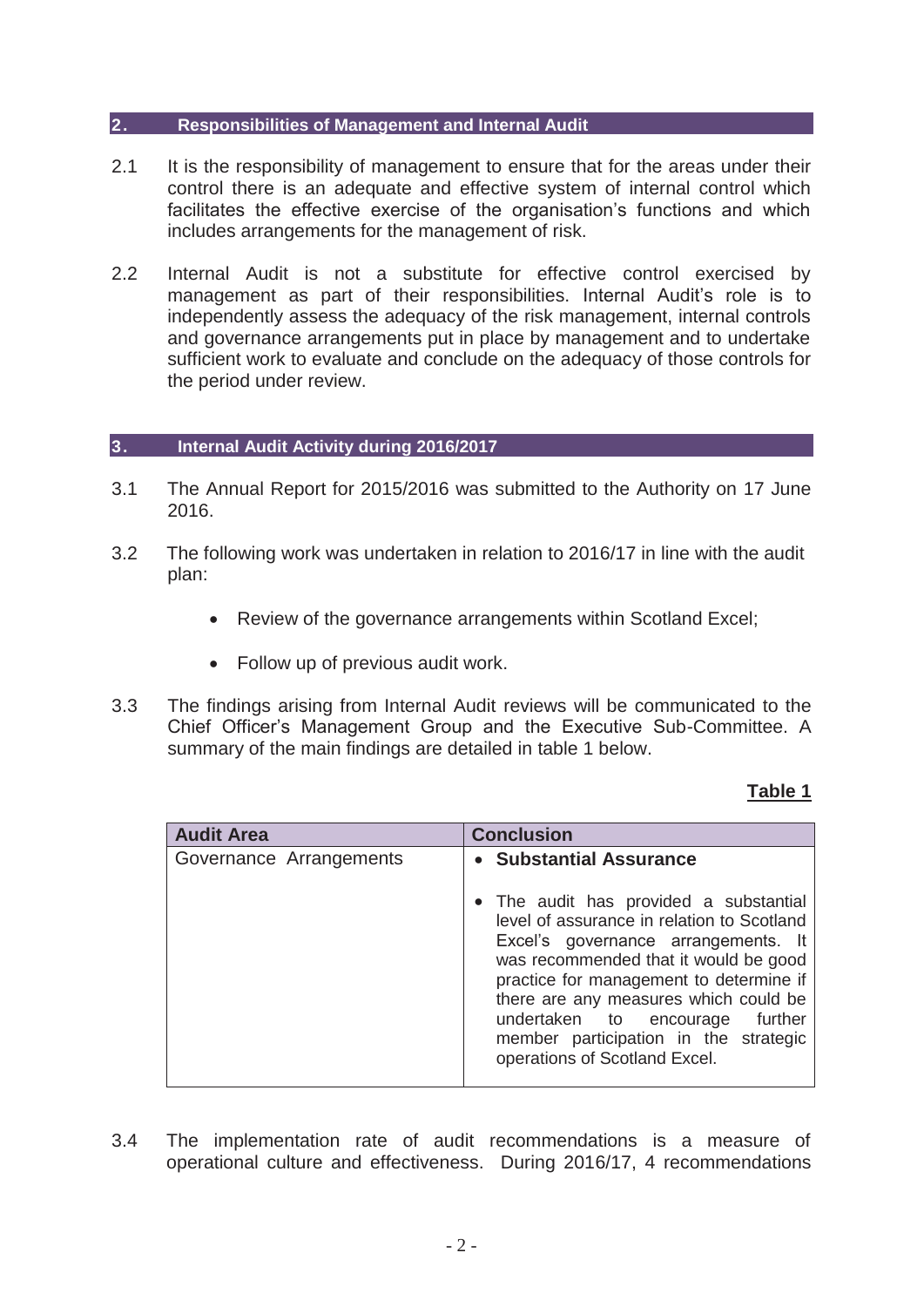relating to Scotland Excel's activities were followed up. All 4 (100%) have been fully implemented.

3.5 Internal Audit also carried out reviews of the main corporate systems operating within Renfrewshire Council which support Scotland Excel's activity. The main findings in relation to these are summarised in table 2 below and Renfrewshire Council management have agreed to implement the audit recommendations made in relation to each review:

### **Table 2**

| <b>Audit Area</b>                              | <b>Conclusion</b>                                                                                                                                                       |  |
|------------------------------------------------|-------------------------------------------------------------------------------------------------------------------------------------------------------------------------|--|
| <b>Procurement (Tendering</b><br>arrangements) | <b>Substantial Assurance</b>                                                                                                                                            |  |
|                                                | • No key risks were identified,<br>although some recommendations<br>were made in relation to retention<br>of records, updating procedures<br>and segregation of duties. |  |

#### 4. Review of Internal Audit Performance

I

4.1 Internal Audit produces regular reports on its performance during the year against a range of measures set annually by Renfrewshire Council's Director of Finance and Resources. These are set out in the following table.

# **Table 3**

| <b>Internal Audit Performance 2016/17</b> |                       |                       |  |  |  |
|-------------------------------------------|-----------------------|-----------------------|--|--|--|
|                                           |                       |                       |  |  |  |
| <b>Performance measure</b>                | <b>Target 2016/17</b> | <b>Actual 2016/17</b> |  |  |  |
|                                           |                       |                       |  |  |  |
| % completion of audit plan for the year*  | 95%                   | 91.8%                 |  |  |  |

this measures the completion percentage as at 31 March. 100% of the plan is ultimately delivered through the finalisation of the outstanding elements in the new financial year.

- 4.2 Actual performance for the year is 3.2% below the target performance level. This was due to the actual level of resources available being lower than had been planned for, due to vacancies and maternity leave. The 95% targeted completion was achieved by the end of April 2017.
- 4.3 The Chief Auditor is required to develop and maintain a quality assurance and improvement programme that covers all aspects of the internal audit including conformance with the PSIAS. During 2016/17, an external quality assessment was undertaken, as required by the PSIAS once every five years. The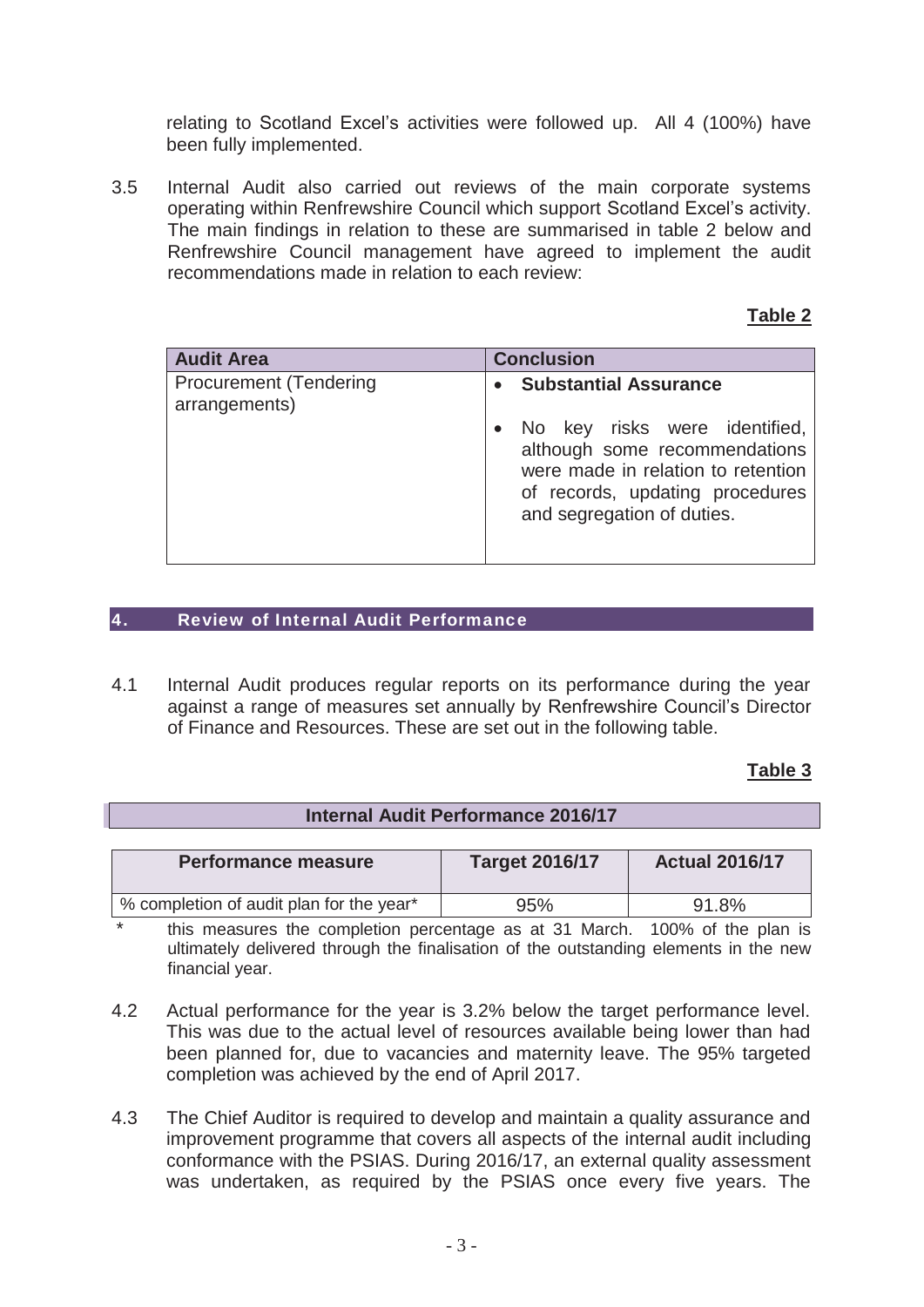assessment was undertaken as a peer review by West Lothian Council and concluded that the internal audit service was well managed and effective. A small number of recommendations for improvement were made and these have been added to the quality assurance and improvement programme for implementation during 2017/18.

4.4 External Audit

External Audit's review of the internal audit service concluded that the internal audit service operates in accordance with the Public Sector Internal Audit Standards (PSIAS) and has sound documentation standards and reporting procedures in place.

4.5 Risk Management

The responsibility for co-ordinating risk management activity across the council and its associated bodies lies with internal audit. Risk management performance is detailed in Renfrewshire Council's risk management annual report.

# 5. Planned Audit Work for 2017/18

- 5.1 Following a risk based assessment of the activities of Scotland Excel and consultation with the Director, the following internal audit work has been agreed for 2017/18:
	- A review of the Contact Management model,
	- $\bullet$  Follow up of previous audit work;
	- Ad-hoc internal audit and risk management advice.
- 5.2 An annual report for 2016/2017 will also be provided to the Joint Committee.

# 6. Audit Assurance Statement

- 6.1 Internal Audit has performed its work in accordance with the role defined in paragraph 1.2. The audit work performed has been reported to the Director, and to the Joint Committee in this annual report.
- 6.2 In view of the continued challenges common to all public bodies, there will be a requirement for the council and the bodies for which it is host authority to exercise very close scrutiny over revenue spending, and this will continue to receive due internal audit attention.
- 6.3 It is not feasible for the system of internal control to be without any weakness. It is important to balance the risks involved in accepting systems limitations